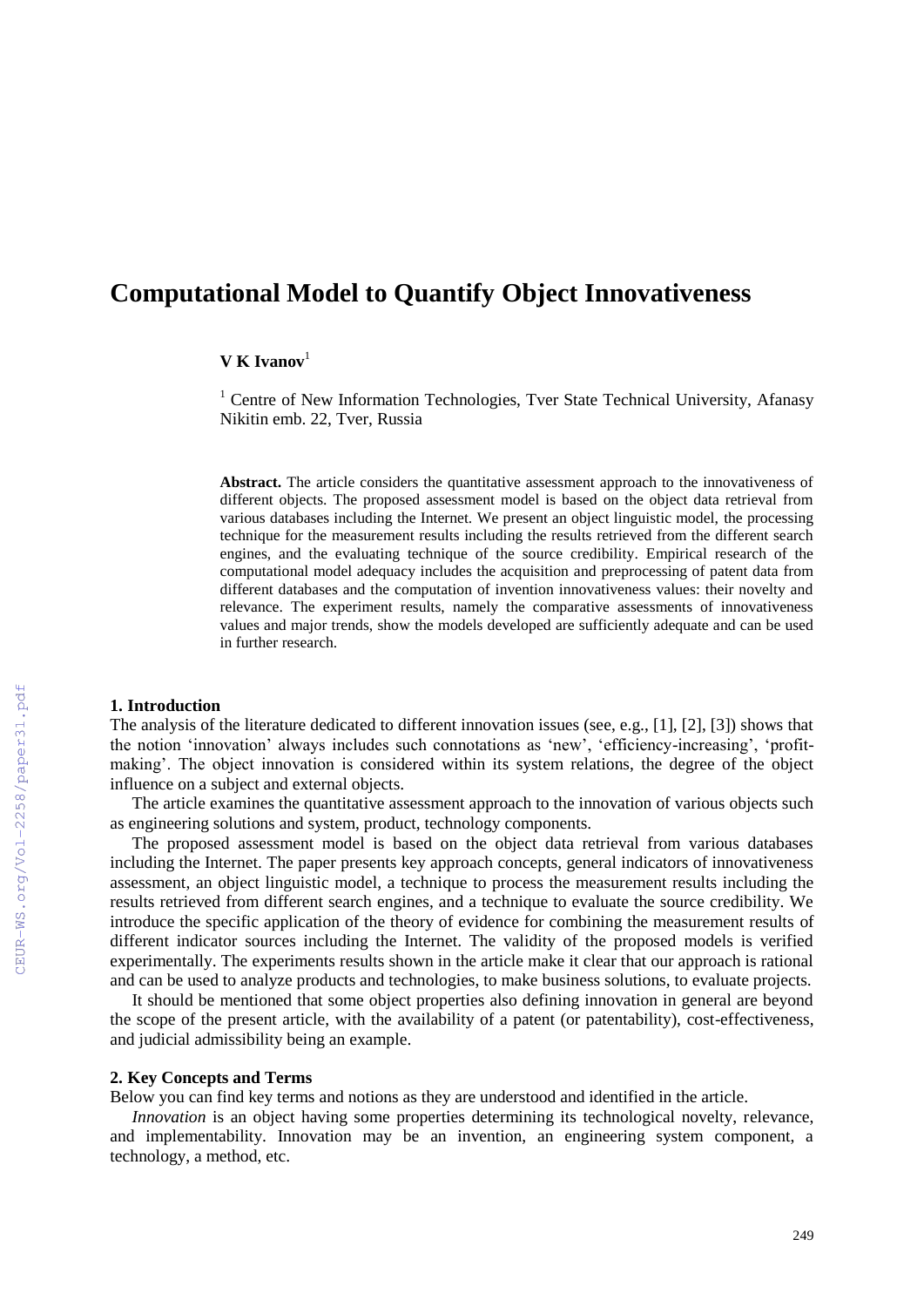*Technological novelty* means significant improvements, a new way of using or granting a product (a system component) or a technology. Novelty subjects are potential users or producers themselves.

*Relevance* is a potential producer's awareness of the object necessity as a demand.

*Implementability* of a product determines the technological validity, physical feasibility and capacity of a product to be integrated in the system in order to have desired effects.

*Target object* is an object whose information is searched for in a database with a search engine. In our context a target object is a product (technology) with a possible innovation potential.

*Search pattern* is a target object description (a linguistic model) consisting of a marker and key terms. A search pattern is used to generate queries.

*Key term* is a word or a phrase determining a target object in one of the following ways:

- an application mechanism (operation), an object structure;
- an object application (operation) result or conditions;
- important object characteristics (properties, material, composition).

*Marker is* a key term determining an object application (action) field.

*Query* is a set of keywords and a marker used by a search engine to search object information in a database.

*Search engine* is a mechanism of searching information in a database.

## **3. Simulating Object Innovativeness Indicators**

#### *3.1. Using an Object Linguistic Model*

An object linguistic model consists of *N* key terms. Suppose there is a universal set of term numbers *Ω*=|*N*|. For example, if *N*=4, then *Ω*={1,2,3,4}. The marker has number 0∉*Ω*. Queries are constructed with the terms  $A_{qk} \subseteq \Omega$ ,  $k = [1,N]$ .

For example,  $A_{q1}$ ={1},  $A_{q2}$ ={1,2}, etc. A marker is added to each query. The total number of queries *S* is determined as the combination of elements *a* to *b* without repetition which is estimated as follows:

$$
S = 1 + \sum_{c=1}^{N-1} N! / c! (N - c)
$$
 (1)

where  $c$  is the number of terms in a query, and the unity in the expression is identified with a query where *c*=*N*. For example, if *N*=4, then *S*=15.

Queries *Aqk* are executed in a search engine and serve as observable subsets *Ω* (focal elements). The query execution results in determining a set of database entries (documents for document databases) retrieved with power R.

#### *3.2. Assessing Innovativeness Indicators*

The assessment model of innovativeness indicators is based on the object data retrieval from various databases including the Internet and given below.

An object novelty *Nv* is determined as follows:

$$
Nv = 1 - \frac{1}{S} \sum_{k=1}^{S} R_k^{01}, \ R_k^{01} = 1 - \exp(1 - \frac{R_k}{R_0^{01}})
$$
 (2)

where  $R_k$  is a number of documents resulted from the execution of  $k$ -th query in a database containing the information about the data domain under consideration;  $R_k^{01}$  is the value of  $R_k$ standardized for [0;1];  $R_0^{01}$  is the number of documents standardized for [0;1] and resulted from the execution of a query containing one term-marker.

The number of new object search results being applicable to a search pattern are supposed to be less than that of old and well-known ones.

Object relevance *Rl* is estimated as follows: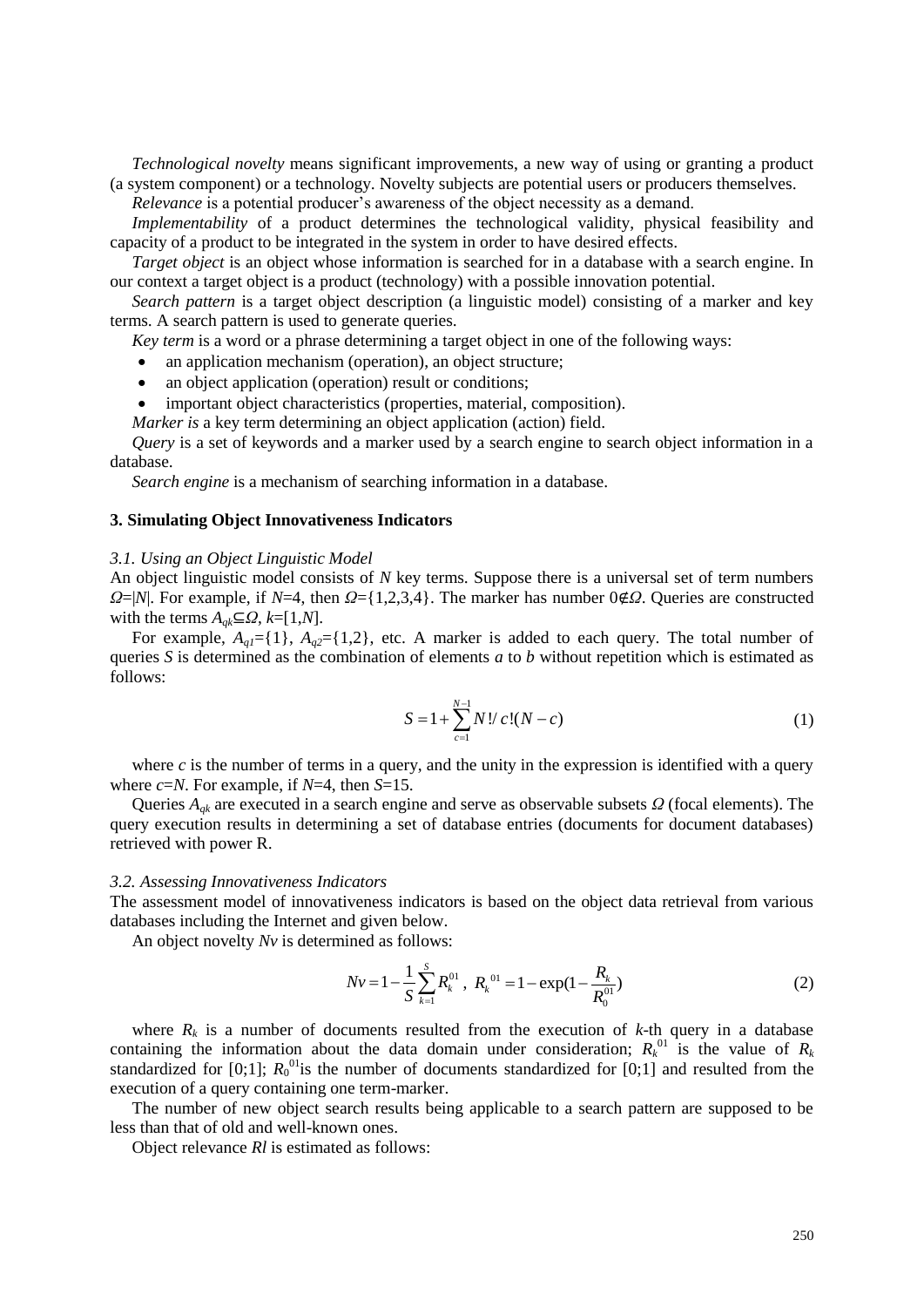$$
RI = \frac{1}{S} \sum_{k=1}^{S} F_k^{01}, \ F_k^{01} = 1 - \exp(1 - \frac{F_k}{F_0^{01}})
$$
(3)

where  $F_k$  is a quantity showing the users' interest to the target object. The quantity can be:

- $\bullet$  the frequency of users' queries similar to  $k$ -th query;
- the number of users' citations of the target object description.

It should be noted that different interpretations of  $F_k$  are possible.

 $F_k^{01}$  is the value of  $F_k$  standardized for [0;1];  $F_0^{01}$  is the value of  $F_k^{01}$  for the query containing one term-marker.

The number of relevant object search results being applicable to a search pattern and a linguistic model are supposed to be larger than that of the objects with demand decline. Table 1 presents estimated and measured indicators of query executions *Aqk*.

|                             |                                                                                                                                                                                                                                                                   |                  | $RI = \frac{1}{S} \sum_{k=1}^{S} F_k^{01}$ , $F_k^{01} = 1 - \exp(1 - \frac{F_k}{F_k^{01}})$                                                                                                                                                                                                                                                                                                                                                                                                                                                                                                                                                                                                                                                                                                                                                                                                                                                                                                                                                                                                      | (3) |
|-----------------------------|-------------------------------------------------------------------------------------------------------------------------------------------------------------------------------------------------------------------------------------------------------------------|------------------|---------------------------------------------------------------------------------------------------------------------------------------------------------------------------------------------------------------------------------------------------------------------------------------------------------------------------------------------------------------------------------------------------------------------------------------------------------------------------------------------------------------------------------------------------------------------------------------------------------------------------------------------------------------------------------------------------------------------------------------------------------------------------------------------------------------------------------------------------------------------------------------------------------------------------------------------------------------------------------------------------------------------------------------------------------------------------------------------------|-----|
| rker.                       | the frequency of users' queries similar to $k$ -th query;<br>the number of users' citations of the target object description.<br>build be noted that different interpretations of $F_k$ are possible.<br>d and measured indicators of query executions $A_{qk}$ . |                  | e $F_k$ is a quantity showing the users' interest to the target object. The quantity can be:<br>s the value of $F_k$ standardized for [0;1]; $F_0^{01}$ is the value of $Fk^{01}$ for the query containing one<br>number of relevant object search results being applicable to a search pattern and a linguistic<br>re supposed to be larger than that of the objects with demand decline. Table 1 presents                                                                                                                                                                                                                                                                                                                                                                                                                                                                                                                                                                                                                                                                                       |     |
|                             |                                                                                                                                                                                                                                                                   |                  | <b>Table 1.</b> Estimated and measured innovativeness indicators.                                                                                                                                                                                                                                                                                                                                                                                                                                                                                                                                                                                                                                                                                                                                                                                                                                                                                                                                                                                                                                 |     |
|                             | <b>Estimated indicators</b>                                                                                                                                                                                                                                       |                  | Measured indicators                                                                                                                                                                                                                                                                                                                                                                                                                                                                                                                                                                                                                                                                                                                                                                                                                                                                                                                                                                                                                                                                               |     |
|                             | Notation Description                                                                                                                                                                                                                                              |                  | <b>Notation Description</b>                                                                                                                                                                                                                                                                                                                                                                                                                                                                                                                                                                                                                                                                                                                                                                                                                                                                                                                                                                                                                                                                       |     |
| p(Nv)                       | The probability of an<br>object having<br>technological novelty                                                                                                                                                                                                   | $\boldsymbol{R}$ | The number of documents retrieved with<br>the search engine                                                                                                                                                                                                                                                                                                                                                                                                                                                                                                                                                                                                                                                                                                                                                                                                                                                                                                                                                                                                                                       |     |
| p(Rl)                       | The probability of an<br>object having relevance<br>(in demand)                                                                                                                                                                                                   | $\bm{F}$         | The frequency of search engine users'<br>queries or<br>The number of search engine users'<br>citations of the retrieved target object<br>description                                                                                                                                                                                                                                                                                                                                                                                                                                                                                                                                                                                                                                                                                                                                                                                                                                                                                                                                              |     |
| interval $A_4$ ( $q_4$ =1). |                                                                                                                                                                                                                                                                   |                  | onsider the order of computation for innovation indicator $p(Nv)$ as an example.<br>number of the retrieved documents $R_k$ is computed for each query and specified in accordance<br>For all $R_k$ the number of group intervals is determined as $I = S^{1/2}$ . Then for the example in<br>when S=15, $I = 15^{1/2} = 3.873 \approx 4$ in case of the equal intervals $A_1 = [0.0; 0.25]$ , $A_2 = [0.26; 0.50]$ ,<br>$\lfloor 0.75 \rfloor$ , $A_4 = \lfloor 0.76 \cdot 1.0 \rfloor$ . In terms of measuring Nv the mentioned intervals correspond to the<br>scale "It is novel", "It is evidently novel", "It is evidently not novel", "It is not novel".<br>ose that query executions using Search Engine 1 (SE1) give the following results for indicator<br>equeries have the results from the interval $A_1$ ( $q_1=3$ ), four queries have the results from the<br>$A_2$ ( $q_2$ =4), seven queries have the results from the interval $A_3$ ( $q_3$ =7), one query has the result<br>rding to the theory of evidence [4] base probability $m(A_k)$ or frequency function is determined |     |
|                             |                                                                                                                                                                                                                                                                   |                  | $m: P(\Omega) \rightarrow [0;1](2^{\Omega} \rightarrow [0;1]), m(\emptyset) = 0, \sum_{\Delta \subseteq \Omega} m(A) = 1$                                                                                                                                                                                                                                                                                                                                                                                                                                                                                                                                                                                                                                                                                                                                                                                                                                                                                                                                                                         | (5) |
|                             | an be estimated as follows:                                                                                                                                                                                                                                       |                  |                                                                                                                                                                                                                                                                                                                                                                                                                                                                                                                                                                                                                                                                                                                                                                                                                                                                                                                                                                                                                                                                                                   |     |
|                             |                                                                                                                                                                                                                                                                   |                  | $m(A_k) = q_k / S$                                                                                                                                                                                                                                                                                                                                                                                                                                                                                                                                                                                                                                                                                                                                                                                                                                                                                                                                                                                                                                                                                | (6) |
|                             | e $q_k$ is a number of observed subsets (queries), $\sum q_k = S$ .<br>e 2 presents the results of the calculations of $m(A_k)$ .                                                                                                                                 |                  |                                                                                                                                                                                                                                                                                                                                                                                                                                                                                                                                                                                                                                                                                                                                                                                                                                                                                                                                                                                                                                                                                                   |     |
|                             |                                                                                                                                                                                                                                                                   |                  |                                                                                                                                                                                                                                                                                                                                                                                                                                                                                                                                                                                                                                                                                                                                                                                                                                                                                                                                                                                                                                                                                                   | 251 |

**Table 1.** Estimated and measured innovativeness indicators.

#### **4. Data Processing Techniques**

## *4.1. Data Processing Technique for Measurement Results*

Let us consider the order of computation for innovation indicator  $p(Nv)$  as an example.

The number of the retrieved documents  $R_k$  is computed for each query and specified in accordance with (2). For all  $R_k$  the number of group intervals is determined as  $I = S^{1/2}$ . Then for the example in question when *S*=15,  $I = 15^{1/2} = 3.873 \approx 4$  in case of the equal intervals  $A_1 = [0.0; 0.25]$ ,  $A_2 = [0.26; 0.50]$ ,  $A_3=[0,51;0,75]$ ,  $A_4=[0.76;1.0]$ . In terms of measuring *Nv* the mentioned intervals correspond to the nominal scale "It is novel", "It is evidently novel", "It is evidently not novel", "It is not novel".

Suppose that query executions using Search Engine 1 (SE1) give the following results for indicator  $R_k$ : three queries have the results from the interval  $A_1$  ( $q_1=3$ ), four queries have the results from the interval  $A_2$  ( $q_2$ =4), seven queries have the results from the interval  $A_3$  ( $q_3$ =7), one query has the result from the interval  $A_4$  ( $q_4$ =1).

According to the theory of evidence [4] base probability  $m(A_k)$  or frequency function is determined as:

$$
m: P(\Omega) \to [0;1](2^{\Omega} \to [0;1]), m(\emptyset) = 0, \sum_{A \in P(\Omega)} m(A) = 1
$$
 (5)

and can be estimated as follows:

$$
m(A_k) = q_k / S \tag{6}
$$

where  $q_k$  is a number of observed subsets (queries),  $\sum q_k = S$ .

Table 2 presents the results of the calculations of  $m(A_k)$ .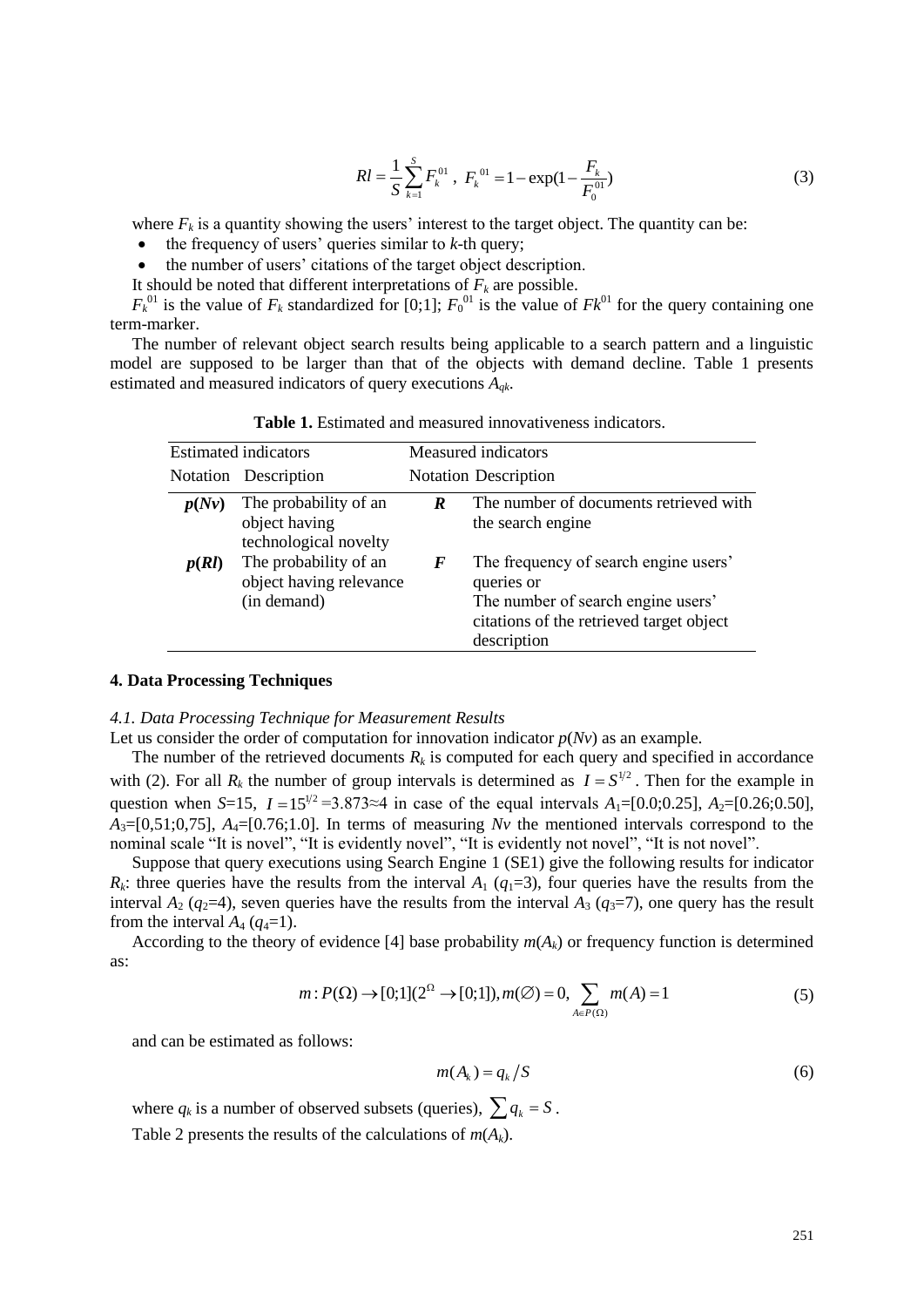Further a belief function :  $(A) = \sum m(A_k)$  $k \cdot A_k$  $A_k: A_k \subseteq A$  $Bel(A) = \sum m(A)$  $=\sum_{A_k:A_k\subseteq A} m(A_k)$  and a plausibility function :  $(A) = \sum m(A_k)$  $k \cdot A_k$  $Pl(A) = \sum_{A_k : A_k I_A} m(A_k)$ have to be estimated. The estimation results for the intervals  $A_1$  and  $A_2$  are the following: *Bel*(*A*)=*m*(*A*<sub>1</sub>)+*m*(*A*<sub>2</sub>)=0.47, *Pl*(*A*)=0. Thus the observed object is new with probability *p*(*Nv*)=0.47.

|  | Interval $A_k$ Number of queries $q_k$ Base probability $m(A_k)$ |
|--|------------------------------------------------------------------|
|  | 0.20                                                             |
|  | 0.27                                                             |
|  | 0.46                                                             |
|  | 0 07                                                             |

**Table 2.** The results of the base probabilities calculations.

Note that the sequence intervals  $(A_k)$  need not be equal. To identify the interval lengths precisely we should use the frequency distribution of values *R<sup>k</sup>* .

## *4.2. Processing Technique for Measurement Results Retrieved from Different Search Engines* Suppose that Search Engine 2 (SE2) gives the measurement results for indicator *Rk* when executing

the same queries. Table 3 shows the results of the calculations of  $m(A_k)$  for SE1 and SE2 together.

| SE <sub>1</sub> |          | SE <sub>2</sub>                                                     |                  |  |
|-----------------|----------|---------------------------------------------------------------------|------------------|--|
|                 |          | Interval $A_k$ Number of queries Base probability Number of queries | Base probability |  |
| $q_k$           | $m(A_k)$ | $q_k$                                                               | $m(A_k)$         |  |
|                 | 0.20     |                                                                     | 0,40             |  |
|                 | 0.27     | O                                                                   | 0,40             |  |
|                 | 0.46     |                                                                     | 0,07             |  |
|                 | 0.07     |                                                                     | 0,13             |  |

**Table 3.** The results of the base probabilities calculations for SE1 and SE2.

The estimation results for the intervals  $A_1$  and  $A_2$  are the following: *Bel*(*A*)=0.80, *Pl*(*A*)=0. That is,  $p(Nv)=0.80$  which differs from the results retrieved with SE1.

The combined base probability  $m_{12}$  is calculated by formula:

$$
m_{12}(A) = \frac{1}{1 - K} \sum_{A_i^{(1)} \text{I } A_j^{(2)} = A} m_1(A_i^{(1)}) m_2(A_j^{(2)})
$$
\n<sup>(7)</sup>

where the conflict factor *K* is calculated as follows:

$$
K = \sum_{A_i^{(1)} \perp A_j^{(2)} = \varnothing} m_1(A_i^{(1)}) m_2(A_j^{(2)}) \tag{8}
$$

Table 4 presents data intersections example for SE1 and SE2 mentioned above.

|             |                          |                     | $A_i^{(2)}$         |         |           |
|-------------|--------------------------|---------------------|---------------------|---------|-----------|
|             |                          | ${8,9,10,11,12,13}$ | $\{2,4,5,6,14,15\}$ | $\{1\}$ | $\{3,7\}$ |
|             | ${1,2,3}$                | Ø                   | $\{2\}$             | $\{1\}$ | $\{3\}$   |
| $A_i^{(1)}$ | $\{4,5,7,8\}$            | ${8}$               | ${4,5}$             | Ø       | 17}       |
|             | $\{6,9,10,11,12,13,14\}$ | $\{9,10,11,12,13\}$ | ${6,14}$            | Ø       | Ø         |
|             | {15}                     | Ø                   | $\left\{15\right\}$ | Ø       | Ø         |

**Table 4.** Data intersections example.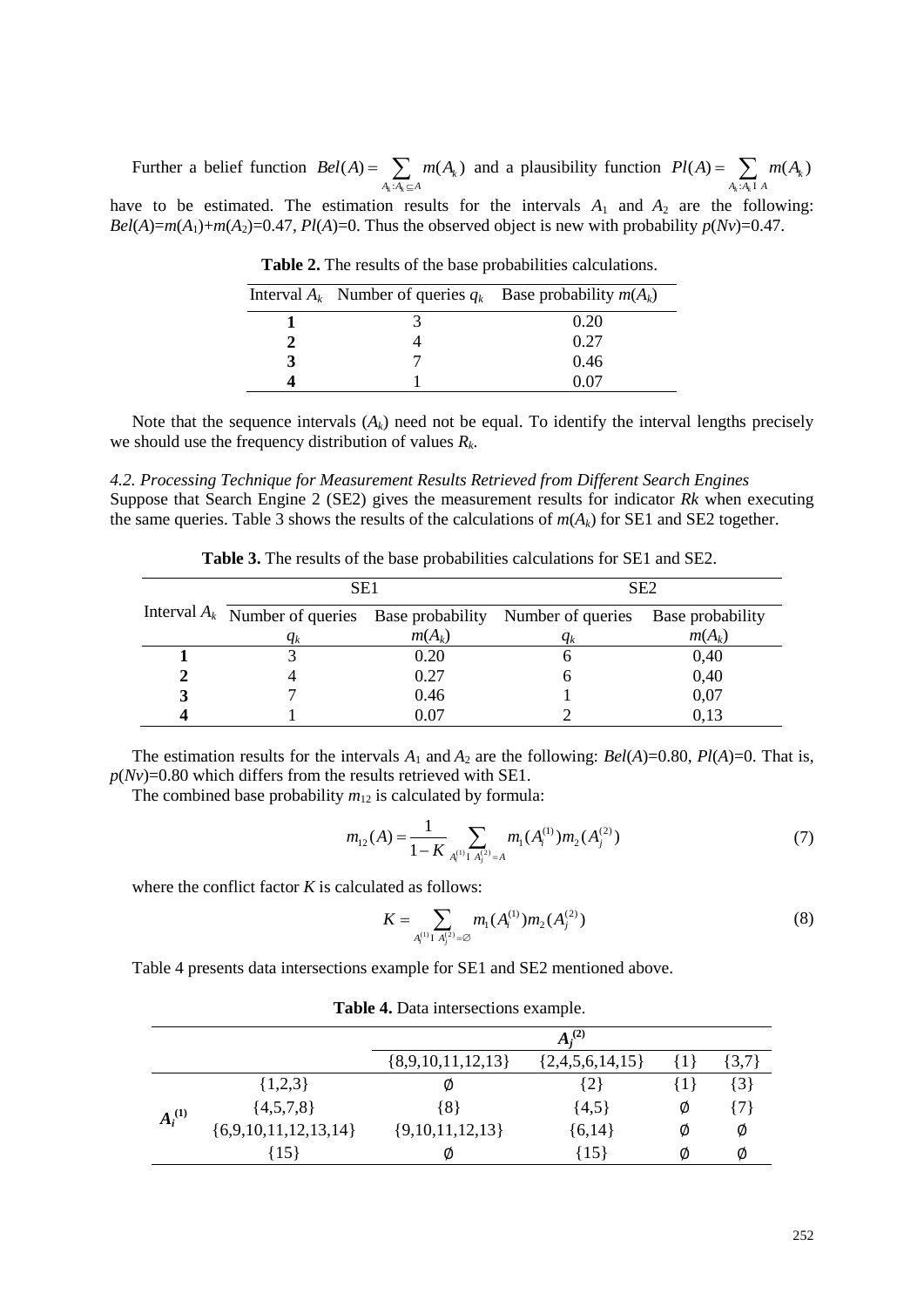In accordance with (8) *K*=0.23, and according to (6)  $m_{12}(A_1)=0.15$ ,  $m_{12}(A_2)=0.33$ ,  $m_{12}(A_3)=0.48$ ,  $m_{12}(A_4)=0.04$ . The estimation results for the intervals  $A_1$  and  $A_2$  are the following:  $Bel_{12}(A)=0.48$ , *Pl*12(*A*)=0, *p*(*Nv*)=0.48.

### *4.3. Evaluating Technique of Source Credibility*

The source credibility can be considered with the introduction of discount factor  $\alpha$  for base probability *m*(*A*) [4]. Suppose the expert has assigned  $\alpha_1=0$  for SE1 and  $\alpha_2=0.2$  for SE2. Hence, the results of the first engine are more credible that those of the second one. Discounted base probabilities are estimated as follows:

$$
m^{\alpha}(A) = (1 - \alpha)m(A) \tag{9}
$$

With Dempster's rule and expressions (7) and (8) for  $m_1^{\alpha}(A_i^{(1)})$  *u*  $m_2^{\alpha}(A_j^{(2)})$  we have  $K^{\alpha}=0.19$ ,

 $m_1^{\alpha}(A_1) = 0.12$ ,  $m_1^{\alpha}(A_2) = 0.25$ ,  $m_1^{\alpha}(A_3) = 0.36$ ,  $m_1^{\alpha}(A_4) = 0.03$ . The estimation results for the intervals *A*<sub>1</sub> and *A*<sub>2</sub> are the following: *Bel*<sub>12</sub>(*A*)=0.37, *Pl*<sub>12</sub>(*A*)=0, *p*(*Nv*)=0.37.

#### *4.4. Data Processing Technique for Linguistic Model*

The task of making an object linguistic model consists in defining N key terms for the target object. It can be done by an expert either manually or with some means of automatic key word extraction. There are many methods of key word, phrase and notion extraction from the texts of different types (see, e.g. review [5]). Today the problem goes on to be relevant. The number of publications connected with 'key word extraction' in the database of scientific articles ACM DigitalLibrary [\(https://dl.acm.org\)](https://dl.acm.org/) has been steadily rising in recent years: 2015 year – 2819 articles, 2016 – 3177, 2017 – 3838.

Our task has several peculiarities that are worth to be mentioned:

- the number of terms in an object linguistic model should be small in order to limit value *S* being calculated according to (1);
- source object descriptions can be of different origins, structures, and volumes, so the method of key term extraction should be invariant to source texts;
- for the same reason, the method of key term extraction should be able to adapt to source texts, i.e. object descriptions.

Based on the peculiarities mentioned we suggest and validate an evolutionary approach to the solution of an object linguistic model problem [6]. The general concepts of suggested approach are described below. It is the technology of generating search queries, filtering and ranking search results. The main idea is to organize with a special genetic algorithm an evolutionary process generating a stable and effective system query population for getting highly relevant results. In the course of the process coded queries are sequentially exposed to genetic changes and made in a search engine. Then the semantic relevance of intermediate search results is evaluated, fitness function values are computed, and the most appropriate queries are selected.

The search pattern of document *K* is a set of key words from text documents being reference ones for the subject search area.

Each search query is coded with vector  $q = (c_1, c_2, ..., c_n, ..., c_m)$ , where  $c_n = (k_n, S_n)$ ,  $k_n \in K$  is a term,  $S_n$  is a set of synonyms for term  $k_n$ . The result of a search query is a set of documents  $R, |R| = D$ . The set R is grouped after performing q in a search engine (Bing, Google, Yandex, SQL) database, XML-data, etc.).

The initial population from  $N$  search queries is presented as a set of  $Q_0$ , where  $Q_0 = N, N < |K|/2, \overline{q} \in Q_0$ . The crossover (one-point or two-point) is carried out by exchanging the terms between components of vectors *q* , genotype outbreeding being used for query reproduction. The most adequate mutation operation is the probabilistic change of query term  $k_n$  chosen randomly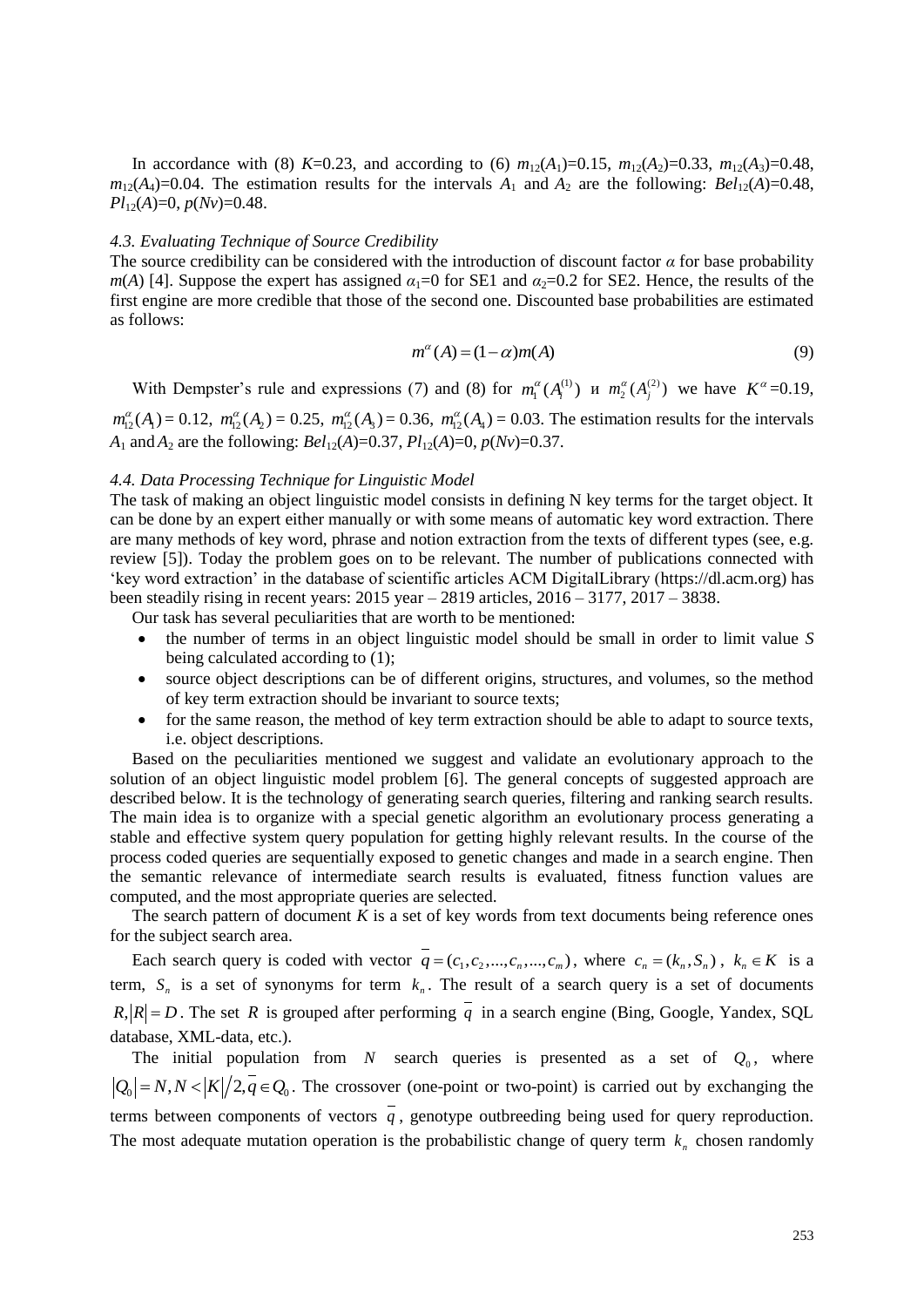by synonym  $k_n \in S_n$ . To generate a new query population an elite selection is used. Generally, the condition of terminating the algorithm is considered to be population stability.

In our case, the highly relevant results are those ones fitting with the larger values of a fitness function. So, the value of the fitness function  $R_i$  for the *i*-th result of the *j*-th query (i. e. for result  $r_i$ ) is determined from the following:

$$
R_i = w_g * g + w_p * p + w_s * s \tag{10}
$$

where value *g* takes account of rank for  $r_i$  set by a search engine; value *p* takes account of genericity  $r_i$  that is frequency of occurrence  $r_i$  in the list of results of other queries; value *s* determines semantic similarity  $r_i$  and search pattern  $K$  (we use a cosine semantic similarity measure of document vectors as it is common in a vector space model [7]);  $w_g$ ,  $w_p$  and  $w_s$  –weighting factors for *g*, *p* and *s* correspondingly. Note, the values *g*, *p* and *s* are standardized for [0;1].

As a result of an evolutionary process we get a set of effective queries  $Q_N = \{q_n = \{c_{nk}\}\}\$  giving the As a result of an evolutionary process we get a set of effective queries  $Q_N = \{q_n = \{c_{nk}\}\}\$  giving the most relevant results. A multiset  $C_N = \{c_{nk} \in C_N \mid c_{nk} \in K, c_{nk} \in q_n, q_n \in Q_N\}$  is interpreted as a linguistic model of a target object. The weight and significance of *w<sup>n</sup>* term is determined by the multiplicity of a term, i.e. the number of queries with term *cnk*.

# **5. Results of experiments**

#### *5.1. Purpose of experiments*

This section presents the results of the made experiments. The purpose of the experiments is as follows:

- To calculate object innovativeness indicators following the adopted computational model (see Section 3).
- To compare the computed results of innovativeness indicators with their expert reviews.
- To compare the computed results of innovativeness indicators obtained after processing data from different search engines.
- To assess the dynamic changes of object innovativeness indicators in time.
- To make sure that the obtained measurement data of innovativeness indicators are suitable for further processing with data processing techniques (see Section 4).

#### *5.2. Source data*

The ten best Russian projects of 2017 chosen by the experts of Rospatent (Federal Service for Intellectual Property, https://rupto.ru) have become assessment objects. The information about the projects is presented at https://ru.rt.com/9zqx. Table 5 shows the list of the patents (further TOP-10) with their linguistic model components. The patent descriptions are taken from http://new.fips.ru/en. Expert reviews are used to determine markers and key terms.

| Seq.# | Patent #      | Marker            | Key terms                                                 |
|-------|---------------|-------------------|-----------------------------------------------------------|
|       | RU 2620154 C1 | eye               | "optic nerve" "polymer base" treatment                    |
|       |               |                   | electrostimulation                                        |
|       | RU 2623171 C1 | regeneration      | "gene-activated material" "matrix-carrier" "nucleic acid" |
|       |               |                   | biotechnology                                             |
|       | RU 2632806 C1 | heart             | implantation minicontour "childhood" hematolysis          |
| 4     | RU 2624867 C1 | parodontium       | "dental plaque" ultrasound "antiseptic treatment" "dental |
|       |               |                   | pencil"                                                   |
|       | RU 2639015 C1 | <b>blockchain</b> | "product quality" "information flow" "information         |
|       |               |                   | protection" "distributed database"                        |
| 6     | RU 2614230 C1 | 3D printing       | "precision alloy" niobium microhardness "wear             |

#### **Table 5.** Patents TOP-10 and their linguistic models.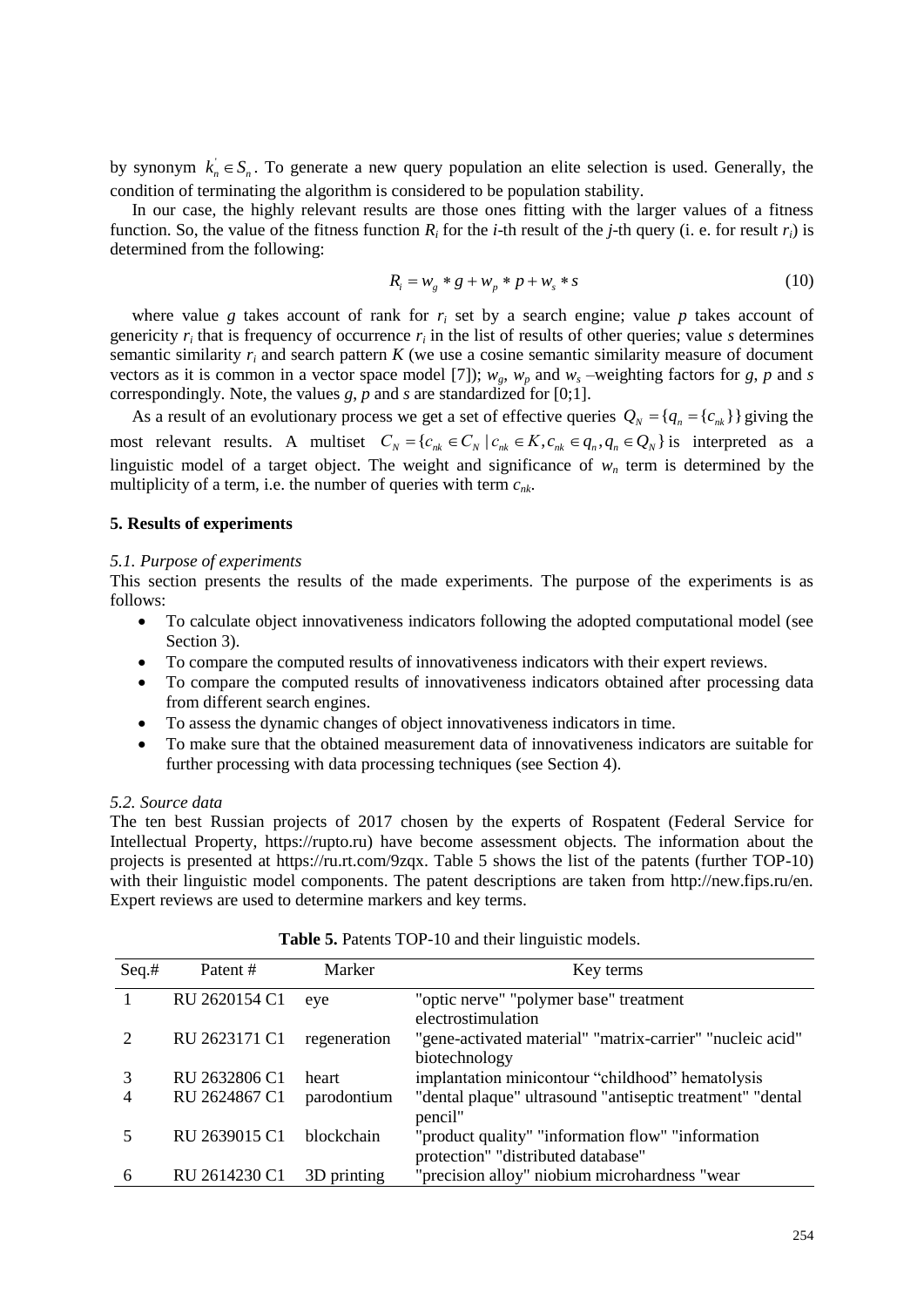|    |               |        | resistance"                                           |
|----|---------------|--------|-------------------------------------------------------|
|    | RU 177015 U1  | space  | refuse clearing orbit spacecraft                      |
| 8  | RU 2641323 C1 | rocket | "low thrust" "liquid engine" reliability thriftiness  |
|    | RU 2642701 C2 | wood   | "heat treatment" "gas fuel" "water steam" circulation |
| 10 | RU 176787 U1  | slope  | level measurement "LED indicator" "three-axis         |
|    |               |        | accelerometer"                                        |

Source information was obtained and innovativeness indicators were computed with the following search engines and appropriate databases:

- http://new.fips.ru
- https://elibrary.ru
- https://rosrid.ru
- https://yandex.ru
- https://wordstat.yandex.ru
- https://google.com
- https://adwords.google.com
- https://patents.google.com
- https://scholar.google.ru

## *5.3. Results of experiments*

Figure 1 shows the example of TOP-10 patent novelty computations made in accordance with (2) and with two databases (for patents see table 5).

Table 6 shows mean novelty values for the TOP-10 patents and the ten patents registered in 2017 and randomly taken out from http://new.fips.ru database.



**Figure 1.** An example of object novelty computations.

|  |  | <b>Table 6.</b> Mean Value Nv and Standard Deviation $\sigma_{Nv}$ of novelty for patent groups. |  |  |  |  |  |
|--|--|--------------------------------------------------------------------------------------------------|--|--|--|--|--|
|--|--|--------------------------------------------------------------------------------------------------|--|--|--|--|--|

|               |                | http://new.fips.ru               | https://google.com |                   |  |
|---------------|----------------|----------------------------------|--------------------|-------------------|--|
|               | TOP-10 patents | 10 random patents TOP-10 patents |                    | 10 random patents |  |
| ___<br>Nv     | 0.50           | 0.37                             | 0.18               | 0.23              |  |
| $\sigma_{Nv}$ | 0.26           | 0.12                             | 0.08               | 0.15              |  |

Figure 2 shows the example of TOP-10 patent relevance computations made in accordance with (3) and with two other databases.

Table 7 shows mean relevance values for TOP-10 patents and ten patents registered in 2017 and randomly taken out from http://new.fips.ru database.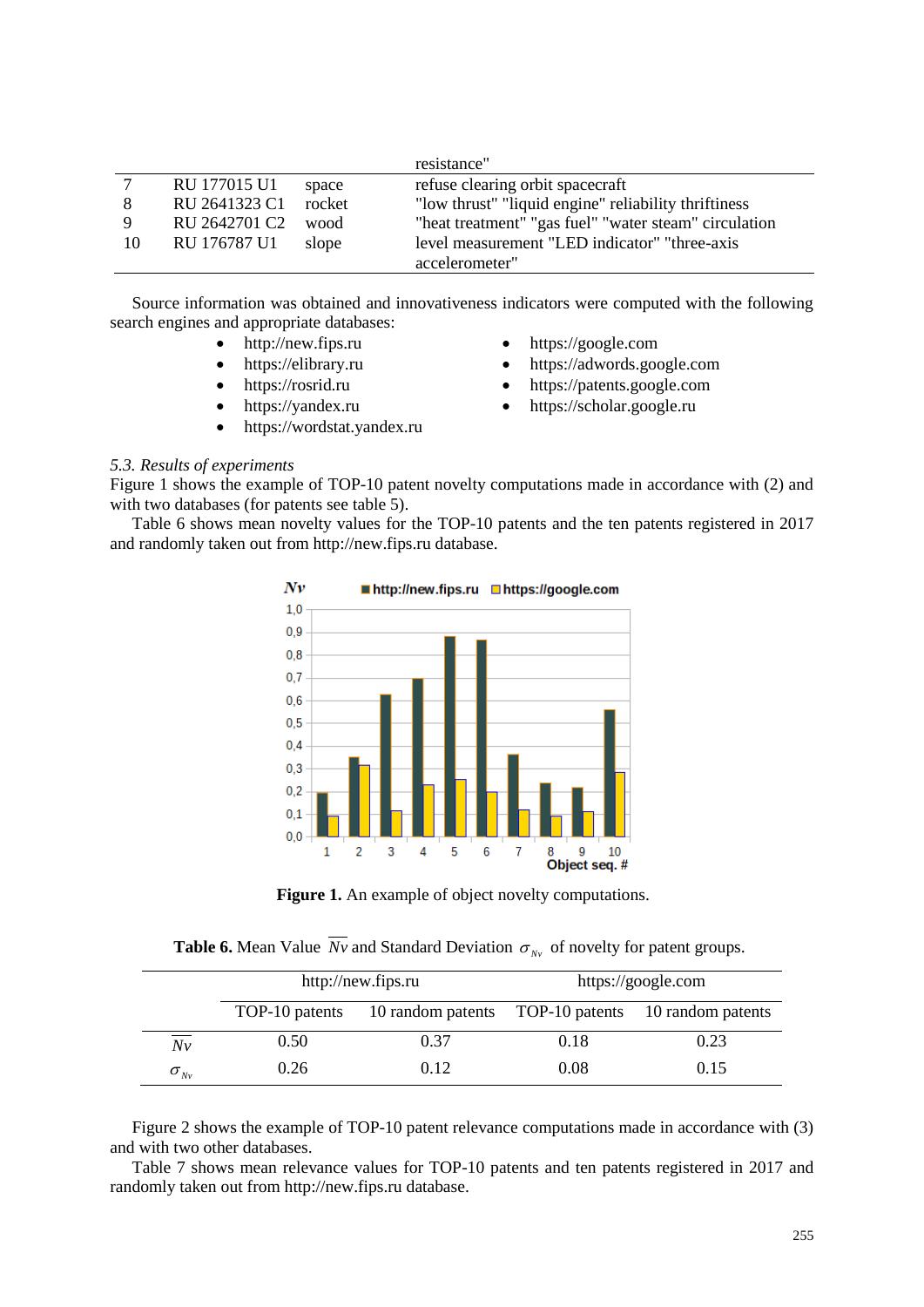

**Figure 2.** An example of object relevance computation results.

**Table 7.** Mean Value *Nv* and Standard Deviation  $\sigma_{N_v}$  of relevance for patent groups.

|                                   |                | https://yandex.ru                                  | https://google.com |      |  |
|-----------------------------------|----------------|----------------------------------------------------|--------------------|------|--|
|                                   | TOP-10 patents | 10 random patents TOP-10 patents 10 random patents |                    |      |  |
| _____<br>Rl                       | 0.22           | 0.26                                               | 0.02               | 0.01 |  |
| $\sigma_{\scriptscriptstyle{RI}}$ | 0.15           | 0.14                                               | 0.03               | 0.03 |  |

Figure 3 shows the novelty computation results of patent RU 2624867 C1 (see table 5) made in accordance with (2) by each year from 1998 to 2017 with two databases.

Figure 4 shows the relevance computation results of patent RU 2624867 C1 made in accordance with (3) by each year from 1998 to 2017 with the same databases.



**Figure 3.** The novelty of the linguistic model of patent RU 2624867 C1 by years.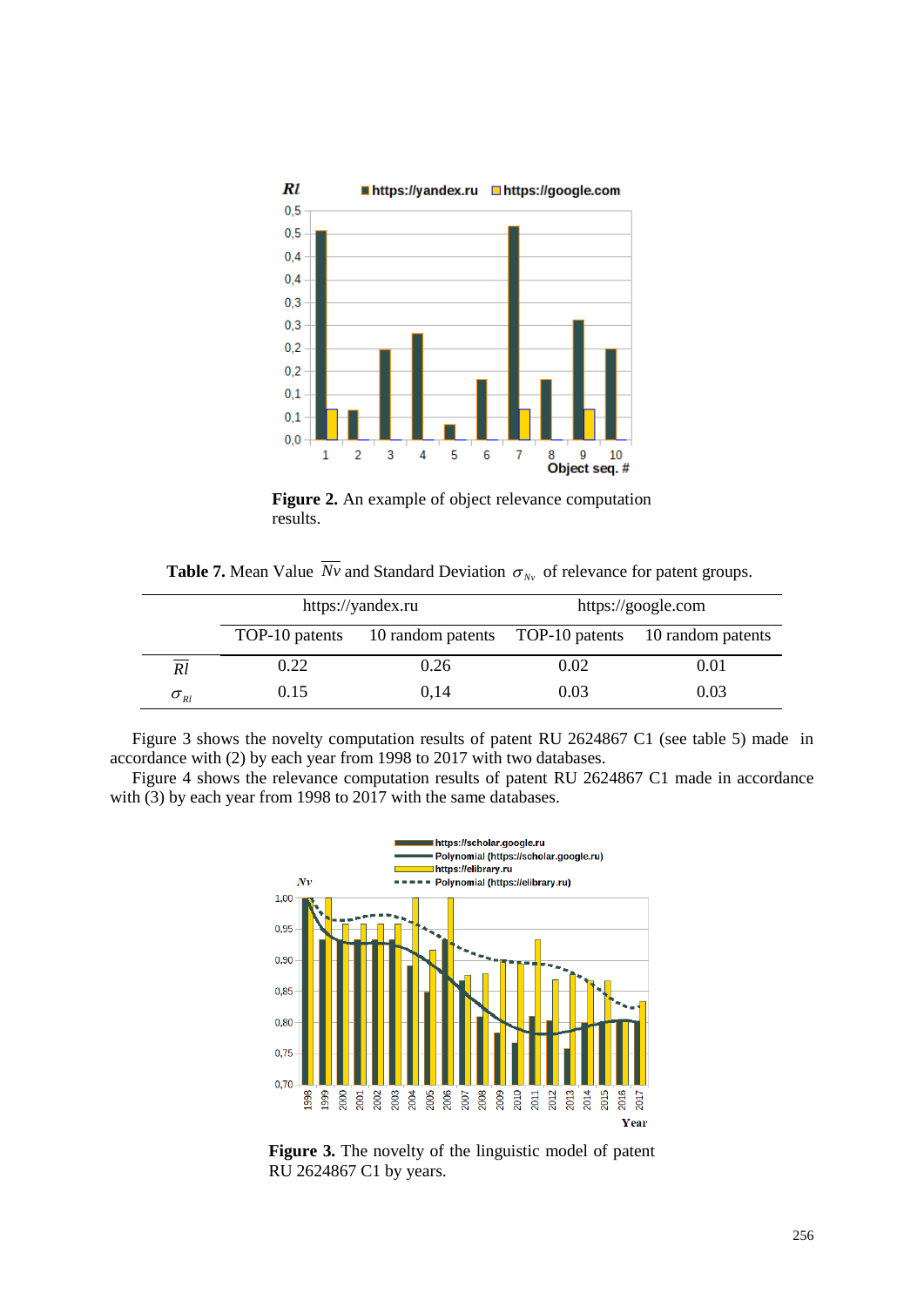

**Figure 4.** The relevance of the linguistic model of patent RU 2624867 C1 by years.

# **6. Discussion**

The analysis of the experimental results has allowed us to draw the following findings:

- 1. When innovativeness indicators of specific objects are computed, absolute result values are expectedly different for two different databases. Our model is elaborated with the situation taken into account and suggests the theory of evidence to combine measurements results obtained from different sources with different data accuracy and reliability. See Subsections 4.2 and 4.3.
- 2. On the other hand, the trends identified show similar results of our computational model for different databases. See the diagrams of object novelty and relevance change in figure 1 and figure 2 respectively. It means that the model adequately assess relative changes of indicator values computed with different source data.
- 3. The innovativeness indicator values for different objects computed with some database differ from each other within the limits justified for normal value distribution (3-sigma rule). See mean values and standard deviations in tables 6 and table 7 respectively. It makes it possible to compare the assessment of indicator values reasonably.
- 4. Mean novelty values of TOP-10 patents are larger than mean novelty values of randomly selected objects (see table 6). Thus, the model under discussion proves the expert appraisals of innovativeness.
- 5. Similarly, Mean relevance values of TOP-10 patents are larger than mean relevance values of randomly selected objects (see table 7). It means that our model also proves the expert appraisals of innovativeness.
- 6. Some conclusions can be made with the analysis of patents novelty assessed for a certain period. The patent novelty was determined individually with the database subsets corresponding to patent registration years (a twenty-year period was used). Approximation of the obtained values *Nv* verifies the hypothesis of the object novelty reduction in time (see figure 3).

Note that an innovativeness value is actually computed not for some specific object (e.g. patent RU 2624867 C1) but for some abstract object defined by a patent linguistic model. The abstract object has significant properties being common to the properties of the object in question. It is normal for our research since our objective here is to show the dynamics of novelty value change in time.